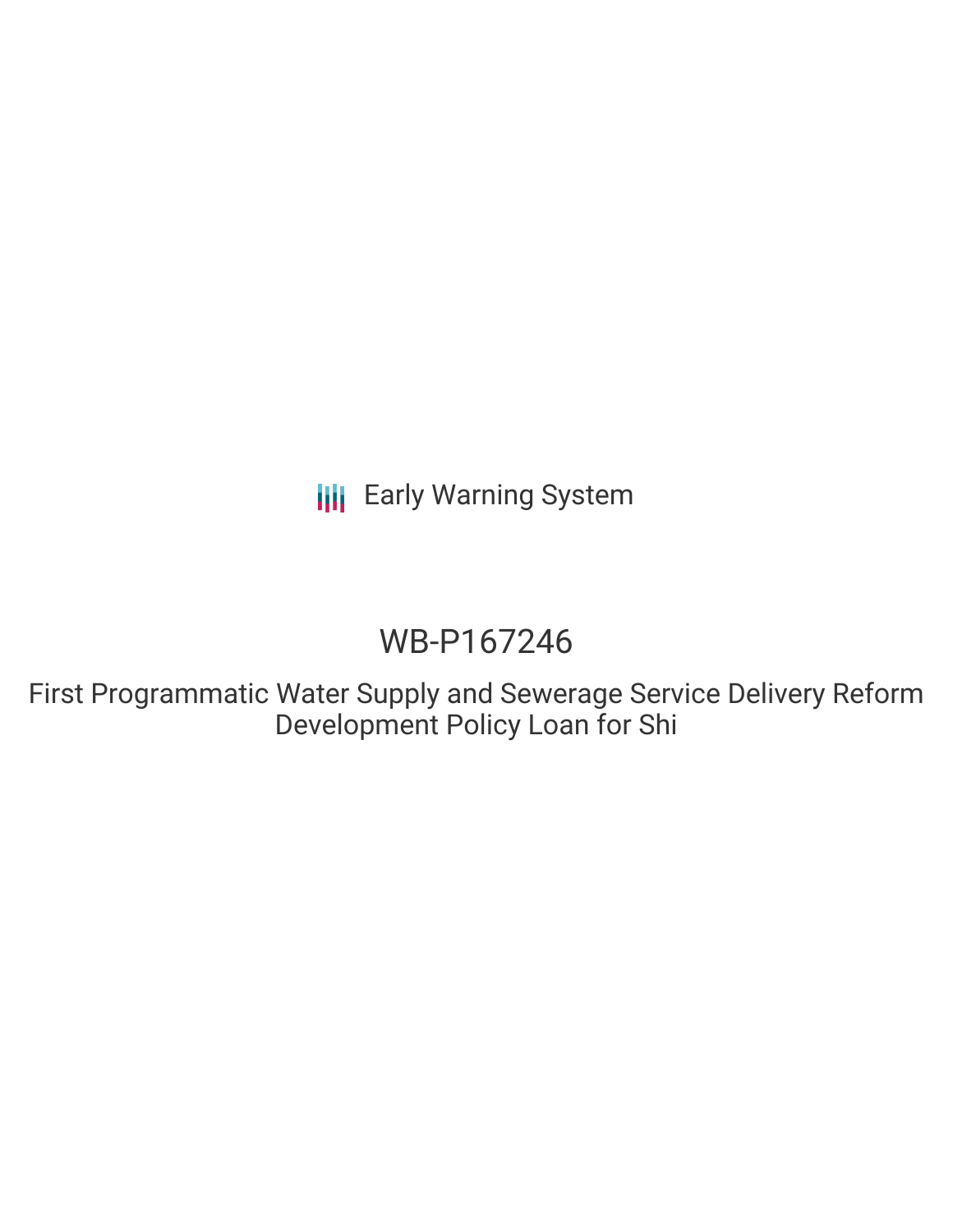

## Early Warning System

First Programmatic Water Supply and Sewerage Service Delivery Reform Development Policy Loan for Shi

## **Quick Facts**

| <b>Countries</b>               | India                   |
|--------------------------------|-------------------------|
| <b>Specific Location</b>       | Shimla Himachal Pradesh |
| <b>Financial Institutions</b>  | World Bank (WB)         |
| <b>Status</b>                  | Proposed                |
| <b>Bank Risk Rating</b>        | U                       |
| <b>Voting Date</b>             | 2018-11-28              |
| <b>Borrower</b>                | Government of India     |
| <b>Sectors</b>                 | Water and Sanitation    |
| <b>Investment Type(s)</b>      | Loan                    |
| <b>Investment Amount (USD)</b> | \$40.00 million         |
| <b>Project Cost (USD)</b>      | \$40.00 million         |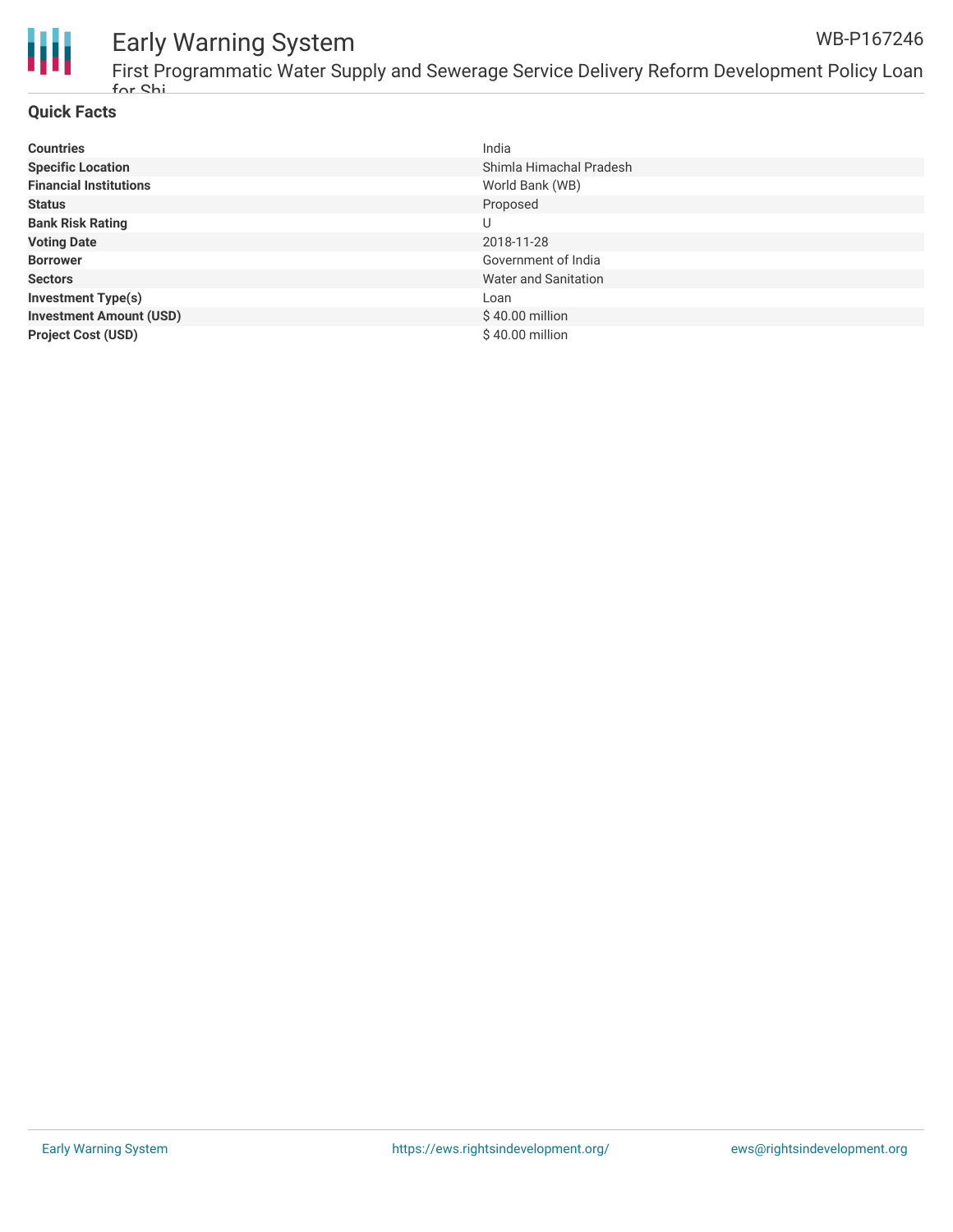

#### Early Warning System First Programmatic Water Supply and Sewerage Service Delivery Reform Development Policy Loan for Shi WB-P167246

## **Project Description**

According to the bank website, "this operation supports the Government of Himachal Pradesh (GoHP)'s water supply and sewerage (WSS) Medium-term Program in establishing the WSS Company with devolved responsibilities for improving services in the Greater Shimla Area along with policies for service delivery orientation and accountability to customers, operational efficiency and financial sustainability. The GoHP and SMC have incorporated the WSS Company (SJPNL) with a Board of Directors and policies for managerial and financial autonomy. The Medium-term Program includes the following policies on performance standards for the Greater Shimla Area: (1) universal access to piped water supply and sewage connections; (2) continuous pressurized water supply (24X7); and (3) compliance with GoInorms for water quality and effluents. All households in Greater Shimla Area will receive safe and piped water supply of 135 liter per capita per day (lpcd) and sewage connection. Increasing block volumetric tariff has been notified for all categories of customers with special provisions for low income households. Connection policies have special provisions to subsidize low income households to connect to piped water supply and sewage system."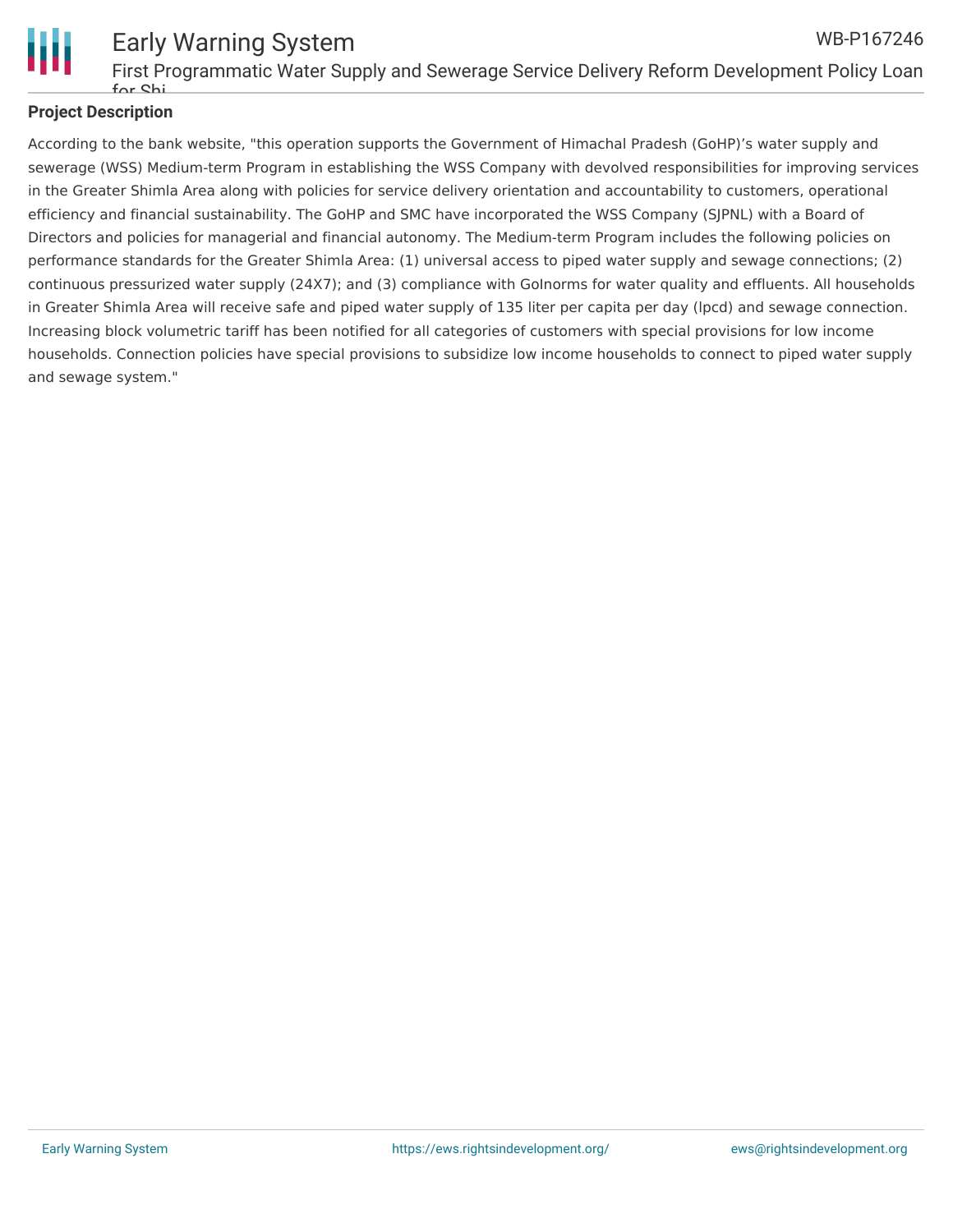

## Early Warning System

## **Investment Description**

World Bank (WB)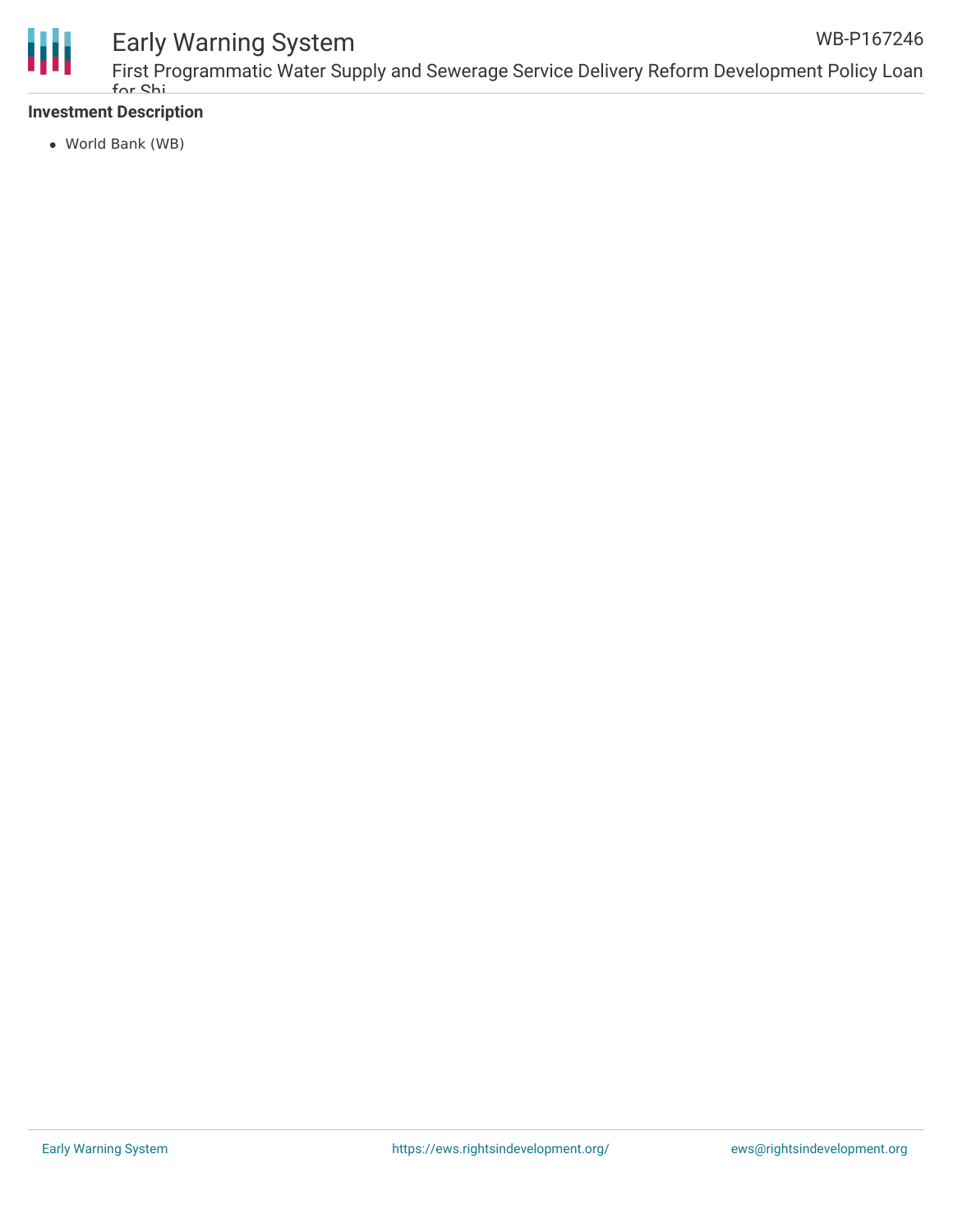

#### Early Warning System First Programmatic Water Supply and Sewerage Service Delivery Reform Development Policy Loan WB-P167246

## **Contact Information**

**World Bank**

Smita Misra Lead Water Supply and Sanitation Specialist

### **Borrower/Client/Recipient**

for Shi

Department of Economic Affairs Bandana Preyashi, Director [alam.shakil@nic.in](mailto:alam.shakil@nic.in)

### **Implementing Agencies**

Urban Development Department, Government of Himachal Pradesh Prabodh Saxena Principal Secretary, Urban Development [udsecy-hp@nic.in](mailto:udsecy-hp@nic.in)

### **ACCOUNTABILITY MECHANISM OF WORLD BANK**

The World Bank Inspection Panel is the independent complaint mechanism and fact-finding body for people who believe they are likely to be, or have been, adversely affected by a World Bank-financed project. If you submit a complaint to the Inspection Panel, they may investigate to assess whether the World Bank is following its own policies and procedures for preventing harm to people or the environment. You can contact the Inspection Panel or submit a complaint by emailing ipanel@worldbank.org. You can learn more about the Inspection Panel and how to file a complaint at: http://ewebapps.worldbank.org/apps/ip/Pages/Home.aspx.